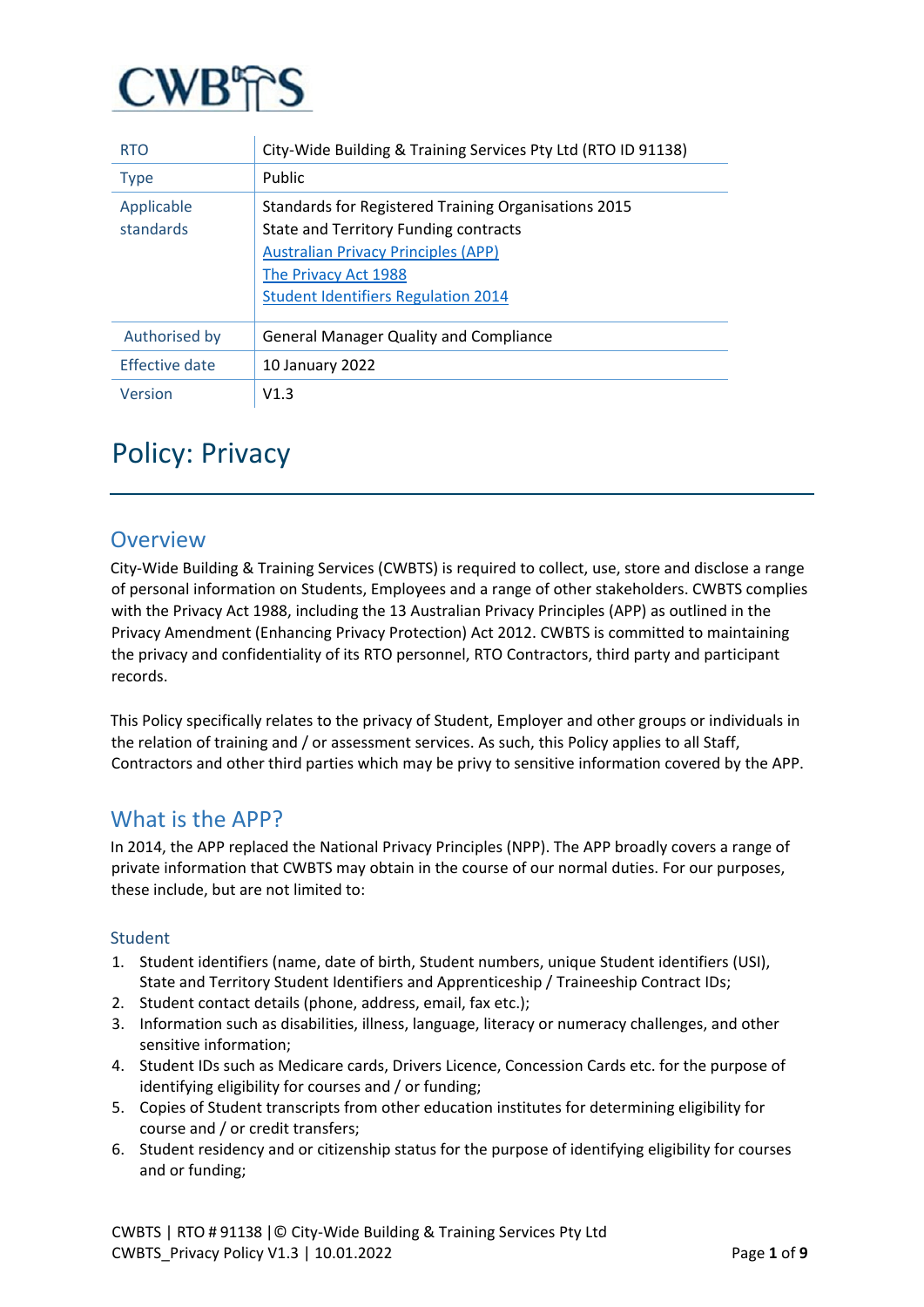

- 7. Third party reports regarding on-the-job performance for employers; and
- 8. Assessment results

#### Employer/Third Parties

- 1. Commercially sensitive information about employers and other third parties; and
- 2. Employer/Third Parties contact details (Phone, address, email, fax, etc.)

Through this policy CWBTS seek to ensure that you will be able to deal with the Registered Training Organisation (RTO) in confidence that personal information is only used by the organisation in the ways that are legal, ethical and secure.

CWBTS will only collect personal information from individuals by fair and lawful means which is necessary for the functions of CWBTS. CWBTS will only collect sensitive information with the consent of the individual and if that information is reasonably necessary for the functions of CWBTS. By entering into an enrolment contract, the individual gives consent for this information to be disclosed.

The information requested from individuals by CWBTS will only be used to provide details of study opportunities, to enable efficient course administration, to maintain proper academic records, to assess an individual's entitlement to state or territory government funded courses to apply for with permission or check a Unique Student Identifier and to report to government agencies as required by law. If an individual chooses not to give CWBTS certain information, then CWBTS may be unable to enrol that person in a course or supply them with appropriate information.

### Who We Disclose Student Information To

Broadly speaking, we will only disclose information to the following persons:

- To you the Student
- To relevant State / Territory and Federal education and funding Government bodies (see section below).
- To your employer if you are an apprentice or trainee, or your employer is paying for the cost of your course directly to CWBTS
- To a third party who is paying for your course (as nominated on the Authority to Invoice form)
- To your legal guardian or parent if you under 18
- To other persons as directed by you
- To other persons where you have provided verbal or written consent for us to do so
- Where directed by law to release information

### How We Disclose Student Information

In accordance with State and Federal Regulatory requirements, CWBTS reports Student information on a periodic basis, via State and Federal Government online portals. For example Smart and Skilled Subsidised Students are reported on a at least a monthly basis via the Training Services New South Wales online portal STS Online.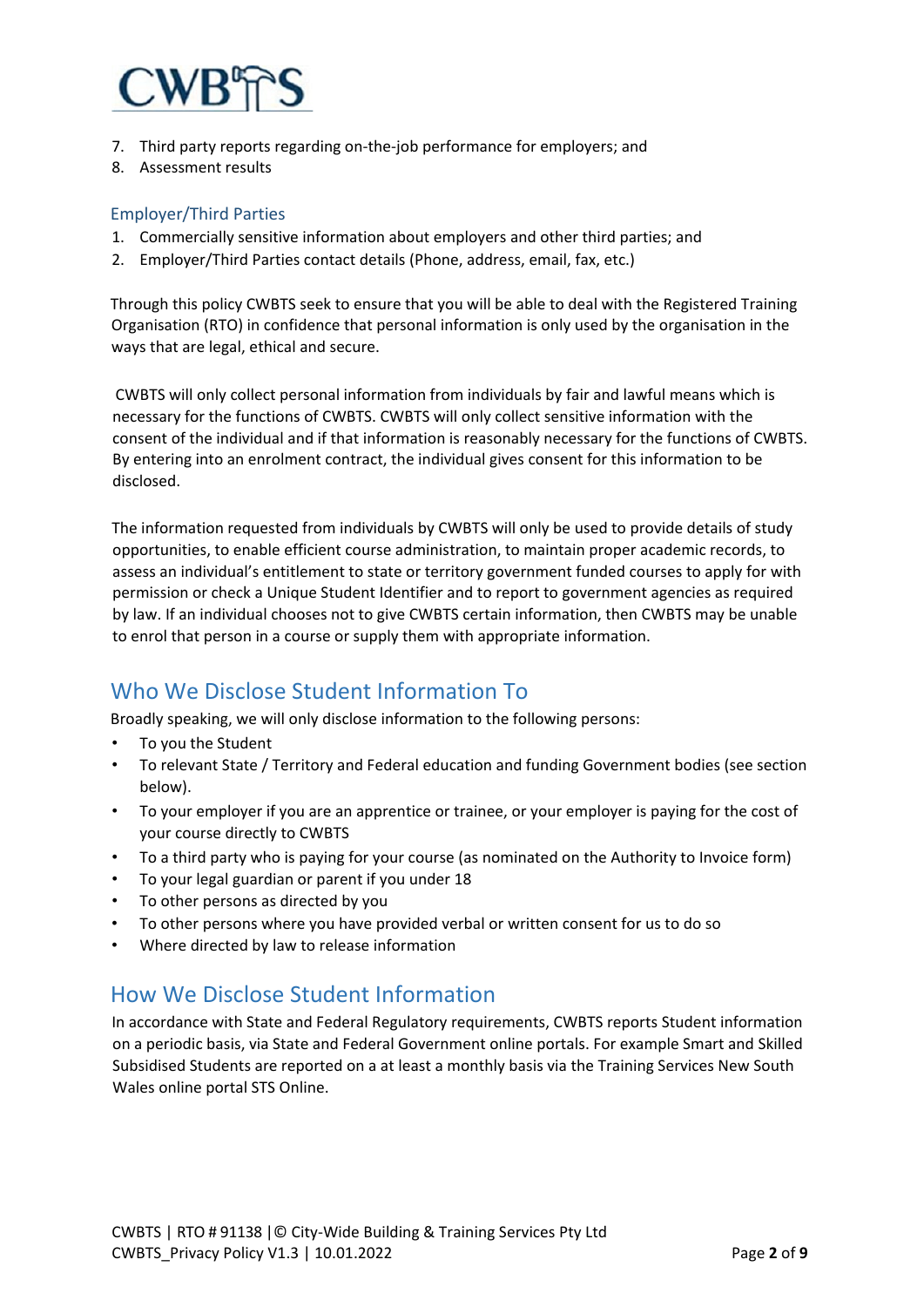

#### Government Bodies

CWBTS is obliged to report key Student personal and academic information to relevant State / Territory and Federal education and funding Government bodies. By entering into an enrolment contract, Students consent for this information to be disclosed.

For Smart and Skilled, prospective students are informed that information they supply is used by the Department and their consent is required and obtained via the Consent to Use and Disclosure of Personal Information consent form (Refer to Notification of Enrolment policy).

Personal information about students studying with CWBTS may be shared with the Australian Government, State and Territory Governments and designated authorities, including the Australian Skills Quality Authority (ASQA.

This information includes personal and contact details, course and unit enrolment details and changes.

CWBTS does not disclose information to other government bodies unless legally obliged to do so, when directed by law or under a warrant.

CWBTS will not disclose an individual's personal information to another person or organisation unless:

a) the individual concerned is reasonably likely to have been aware, or made aware that information of that kind is usually passed to that person or organisation;

b) the individual concerned has given written consent to the disclosure;

c) CWBTS believes on reasonable grounds that the disclosure is necessary to prevent or lessen a serious and imminent threat to the life or health of the individual concerned or of another person; d) the disclosure is required or authorised by or under law; or

e) the disclosure is reasonably necessary for the enforcement of the criminal law or of a law imposing a pecuniary penalty, or for the protection of the public revenue.

Where personal information is disclosed for the purposes of enforcement of the criminal law or of a law imposing a pecuniary penalty, or for the purpose of the protection of the public revenue, CWBTS shall include in the record containing that information a note of the disclosure. Any person or organisation that collects information on behalf of CWBTS or to whom personal information is disclosed as described in this procedure will be required to not use or disclose the information for a purpose other than the purpose for which the information was collected by them or supplied to them.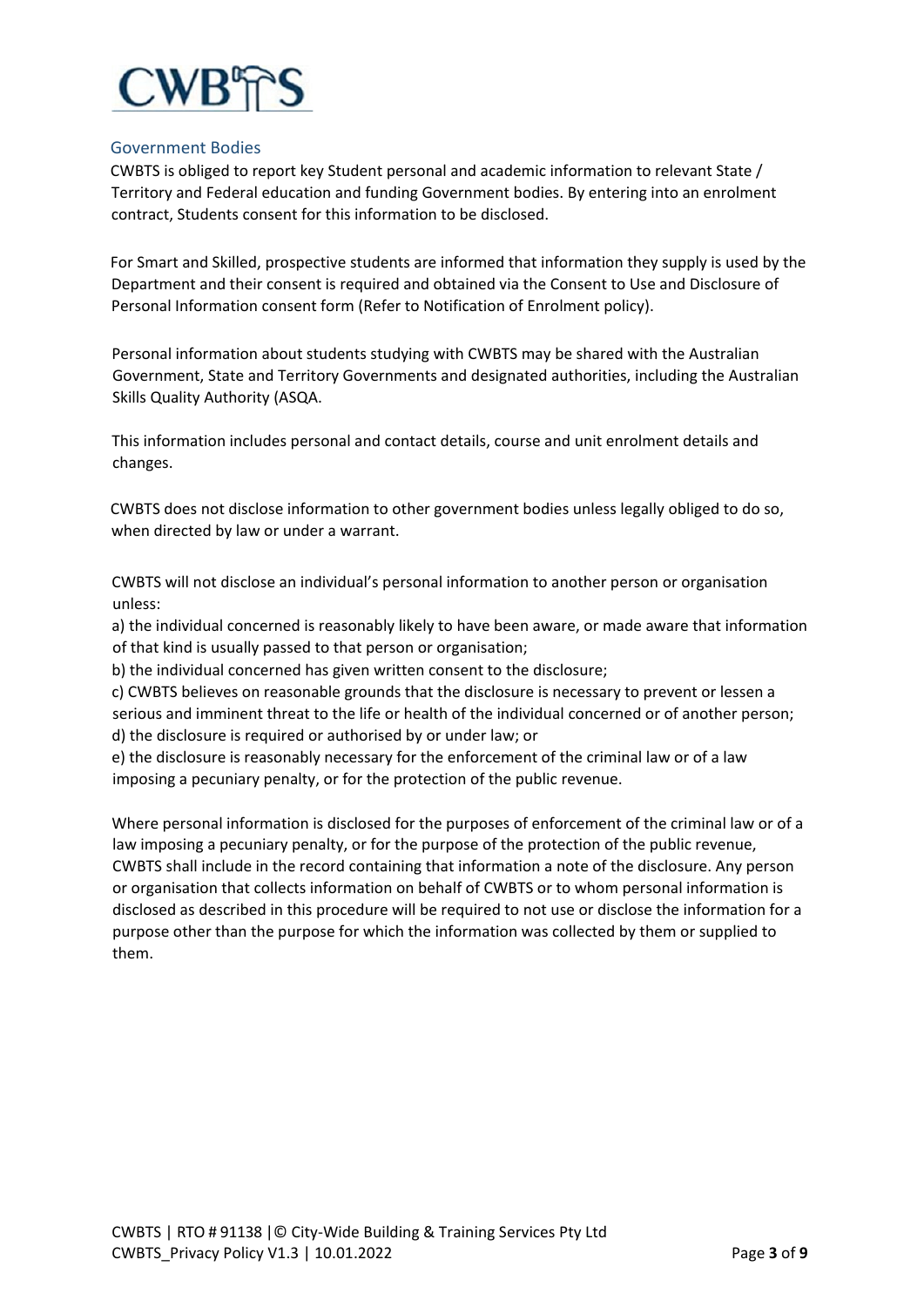

## The Following Outlines How We Apply each Privacy Principle:

| APP <sub>1</sub> | Open and<br>Transparent<br>Management of<br>Personal Information | $\triangleright$ We publish this policy on our website:<br>www.cwbts.com.au;<br>$\triangleright$ A link to this policy is included in our Student handbooks;<br>and<br>$\triangleright$ CWBTS outlines what information is collected and what it<br>will be used for<br>$\triangleright$ What information will be released and under what<br>conditions.                                                                                                                                                                                                                                                                                                                                                                                                                                                                                                                                                                                                                                                                                                    |
|------------------|------------------------------------------------------------------|-------------------------------------------------------------------------------------------------------------------------------------------------------------------------------------------------------------------------------------------------------------------------------------------------------------------------------------------------------------------------------------------------------------------------------------------------------------------------------------------------------------------------------------------------------------------------------------------------------------------------------------------------------------------------------------------------------------------------------------------------------------------------------------------------------------------------------------------------------------------------------------------------------------------------------------------------------------------------------------------------------------------------------------------------------------|
| APP <sub>2</sub> | Anonymity and<br>Pseudonymity                                    | $\triangleright$ Individuals can remain anonymous for the purpose of<br>requesting general information on a course, website<br>enquiries or anonymous complaints/feedback; and<br>$\triangleright$ Individuals who wish to undertake nationally recognised<br>training with CWBTS will be required to disclose<br>information of a personal nature as outlined in this policy<br>$\triangleright$ Students who wish to provide feedback on our courses<br>or services may do so anonymously.                                                                                                                                                                                                                                                                                                                                                                                                                                                                                                                                                                |
| APP <sub>3</sub> | Collection<br>οf<br><b>Solicited Personal</b><br>Information     | ▶ CWBTS will collect information you provide on enrolment<br>into a nationally accredited course or on commencement<br>of employment with CWBTS. We may also collect<br>information you provide on websites, enrolment forms,<br>course materials and assessments;<br>$\triangleright$ CWBTS may sometimes collect information, with your<br>consent, from your employer, a job services provider or<br>other organisations where Students may engage in<br>placement for training and assessment purposes; and<br>$\triangleright$ CWBTS collects information of a personal and sometimes<br>sensitive nature. Information CWBTS collects may<br>include:<br>Full name, date of birth, residential address, contact<br>details, demographic information, ability/disability,<br>employment details, educational background,<br>Indigenous background, concession status language,<br>literacy and numeracy skills and educational/course<br>progress. CWBTS may also collect information on your<br>next of kin or parent/guardian for emergency purposes. |
| APP <sub>4</sub> | Dealing with<br><b>Unsolicited Personal</b><br>Information       | > CWBTS only collects uses and stores information which is<br>directly related to the provision of training and<br>assessment (for Students) and information directly<br>related to the employment or engagement of<br>Contractors (for Employees and Contractors); and<br>$\triangleright$ Information which is received that is not related to<br>training and assessment or employment with CWBTS is<br>destroyed in a safe and secure manner.                                                                                                                                                                                                                                                                                                                                                                                                                                                                                                                                                                                                           |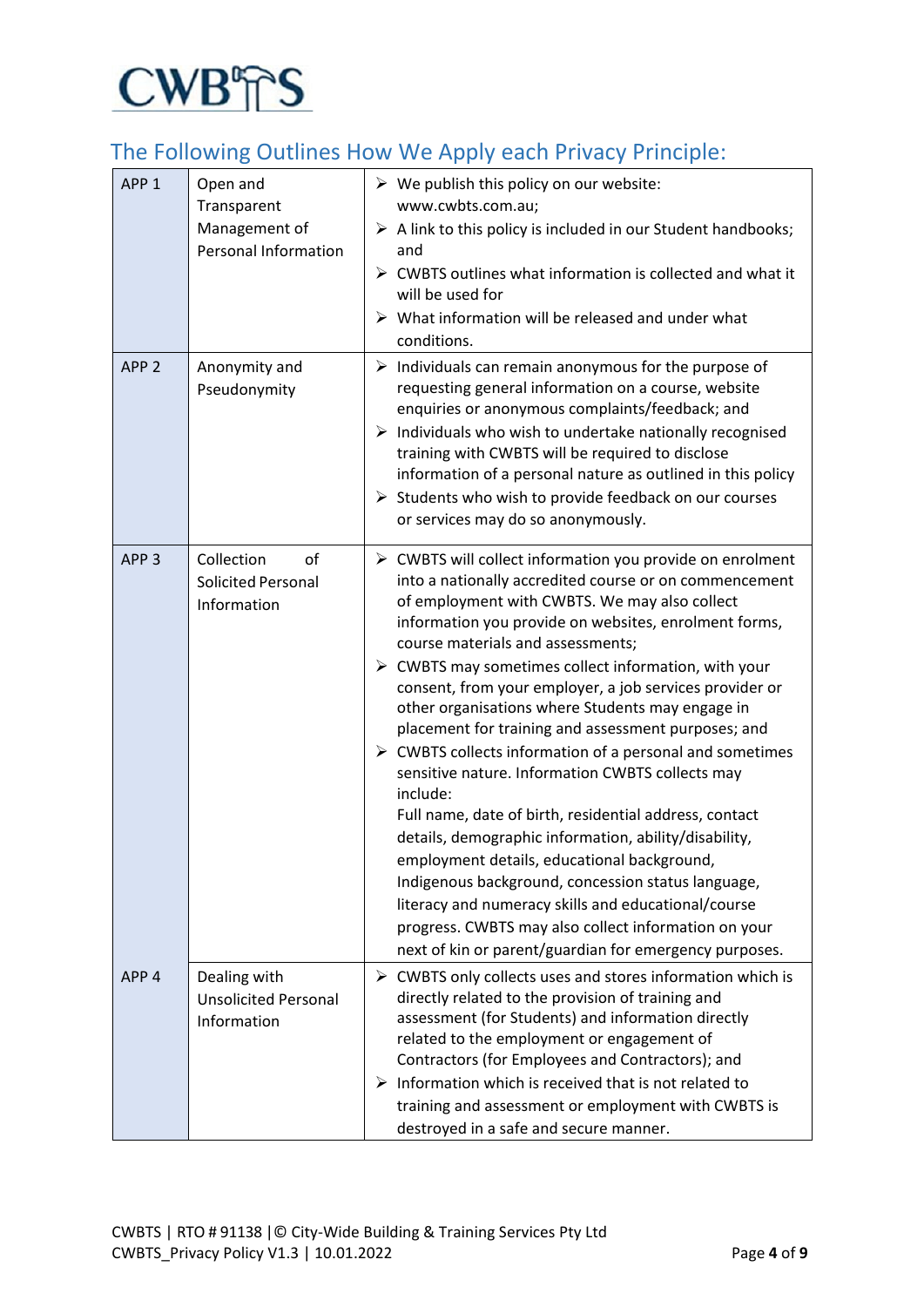

| APP <sub>5</sub> | Notification of The<br>Collection<br>οf<br>Personal Information | $\triangleright$ Students and Employees are notified when information is<br>collected or sourced from third parties. Such<br>notifications are expressed in enrolment forms,<br>assessment tools and other written documents or<br>implied in such circumstances such as workplace<br>observations.                                                                                                                                                                                                                                                                                                                                                                                         |  |
|------------------|-----------------------------------------------------------------|---------------------------------------------------------------------------------------------------------------------------------------------------------------------------------------------------------------------------------------------------------------------------------------------------------------------------------------------------------------------------------------------------------------------------------------------------------------------------------------------------------------------------------------------------------------------------------------------------------------------------------------------------------------------------------------------|--|
| APP <sub>6</sub> | Use or Disclosure of<br>Personal Information                    | $\triangleright$ CWBTS only uses information for the provision of training<br>and assessment CWBTS only discloses information to 3rd<br>parties such as:<br>i.<br><b>Relevant Government bodies</b><br>ii.<br>Apprenticeship Centres - where a Student is a<br>trainee or apprentice<br>iii.<br>Employers - where a Student is a trainee or<br>apprentice or when an employer has paid for the<br>provision of training<br>iv.<br>Job Services Providers - where you have been<br>referred by a Job Service Provider<br><b>External auditors and our consultants</b><br>v.<br>vi.<br>Parent/Guardian - where a Student is under the<br>age of 18<br>vii.<br>Other entities required by law. |  |
| APP <sub>7</sub> | <b>Direct Marketing</b>                                         | $\triangleright$ Your personal information will never be sold to any<br>marketing company or third party;<br>$\triangleright$ CWBTS may use your personal information to market<br>directly to you only for the provision of further training<br>and assessment with the RTO;<br>CWBTS will only use your information if you have<br>➤<br>provided consent to use your information for this purpose<br>and you have opted-in to this type of<br>communication; and<br>CWBTS will provide an 'opt out' option for receiving direct<br>➤<br>marketing.                                                                                                                                        |  |
| App 8            | Cross-Border<br>Disclosure of<br><b>Personal Information</b>    | CWBTS will not disclose your personal information to any<br>➤<br>entity outside of Australia unless you have provided your<br>express written consent;<br>All records will be kept in Australia;<br>➤<br>Students who agree for CWBTS to use their personal<br>➤<br>information such as name and images for marketing<br>purposes via social media platforms are advised of the<br>possibility of their information being accessed by<br>individuals overseas.                                                                                                                                                                                                                              |  |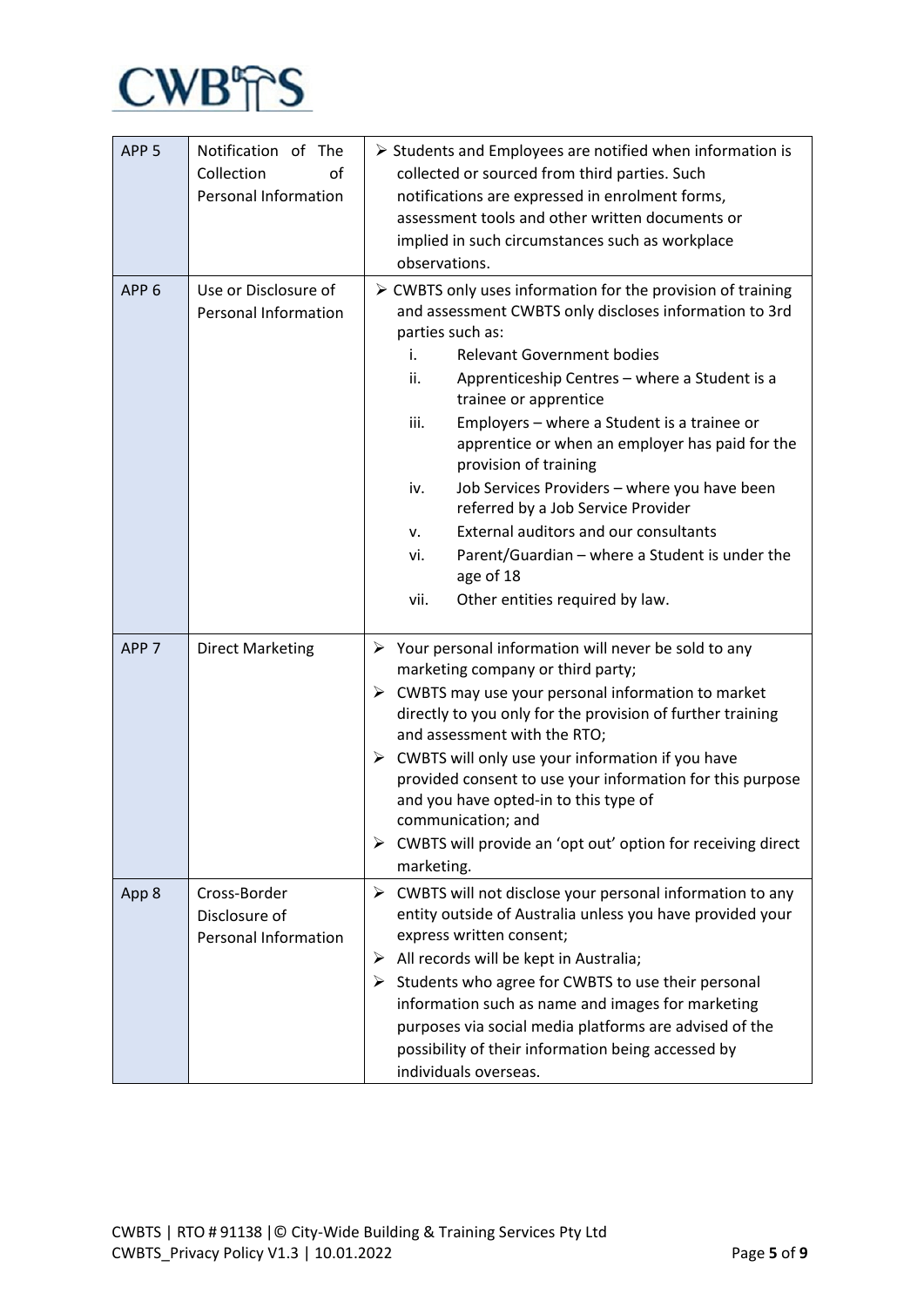

| APP <sub>9</sub> | Adoption, Use or<br>Disclosure Of<br><b>Government Related</b><br>Identifiers | $\triangleright$ CWBTS is required to collect, in some circumstances,<br>government related identifiers. CWBTS will not use these<br>identifiers for any reason or purpose except for the<br>explicit reason it is required (e.g. Concession numbers,<br>USI, Drivers Licence Number, etc.) and will not use these<br>numbers as an identifier of individuals; and<br>CWBTS will only disclose government related identifiers<br>➤<br>where required by law or express consent has been given<br>to disclose this information.                                                                                                                                                                                                                                                                                                                                                                                                               |
|------------------|-------------------------------------------------------------------------------|----------------------------------------------------------------------------------------------------------------------------------------------------------------------------------------------------------------------------------------------------------------------------------------------------------------------------------------------------------------------------------------------------------------------------------------------------------------------------------------------------------------------------------------------------------------------------------------------------------------------------------------------------------------------------------------------------------------------------------------------------------------------------------------------------------------------------------------------------------------------------------------------------------------------------------------------|
| <b>APP 10</b>    | Quality of Personal<br>Information                                            | $\triangleright$ CWBTS collects information and ensures it is accurate, up<br>to date and complete; and<br>> CWBTS will take all reasonable steps to ensure that the<br>information provided from individuals is correct and any<br>third-party information received can be verified for<br>accuracy, currency and completeness.                                                                                                                                                                                                                                                                                                                                                                                                                                                                                                                                                                                                             |
| <b>APP 11</b>    | Security of Personal<br>Information                                           | $\triangleright$ All personal and sensitive information is kept safe and<br>secure at all times, only authorised CWBTS staff may<br>access this information; and<br>Destruction of personal and sensitive information is<br>➤<br>carried out by commercial document destruction<br>companies or secure shredding or secure electronic<br>deletion                                                                                                                                                                                                                                                                                                                                                                                                                                                                                                                                                                                            |
| <b>APP 12</b>    | <b>Access to Personal</b><br>Information                                      | $\triangleright$ Individuals may request copies of information which is<br>kept about them at any time;<br>> CWBTS will not release personal information to a third<br>party unless they are authorised to do so;<br>$\triangleright$ When requesting personal information, the individual will<br>need to be able to adequately identify themselves<br>$\triangleright$ The timeframe for granting access will vary according to<br>the nature of the request, who is requesting the<br>information and how the information is requested to be<br>given. For example, information requested by a phone call<br>will generally be given during the call if the caller's<br>identity can clearly be established and the requestor is<br>wanting information verbally. More complex requests<br>may take longer. Please allow 5-10 working days. Where<br>we are unable to respond to a request within this time<br>frame, we will advise you. |
| <b>APP 13</b>    | Correction of Personal<br>Information                                         | $\triangleright$ Individuals who feel that the information CWBTS uses, and<br>stores is inaccurate or incomplete may request to have<br>the information updated and corrected. Such corrections<br>must be in writing to: cwbts@cwbts.com.au                                                                                                                                                                                                                                                                                                                                                                                                                                                                                                                                                                                                                                                                                                 |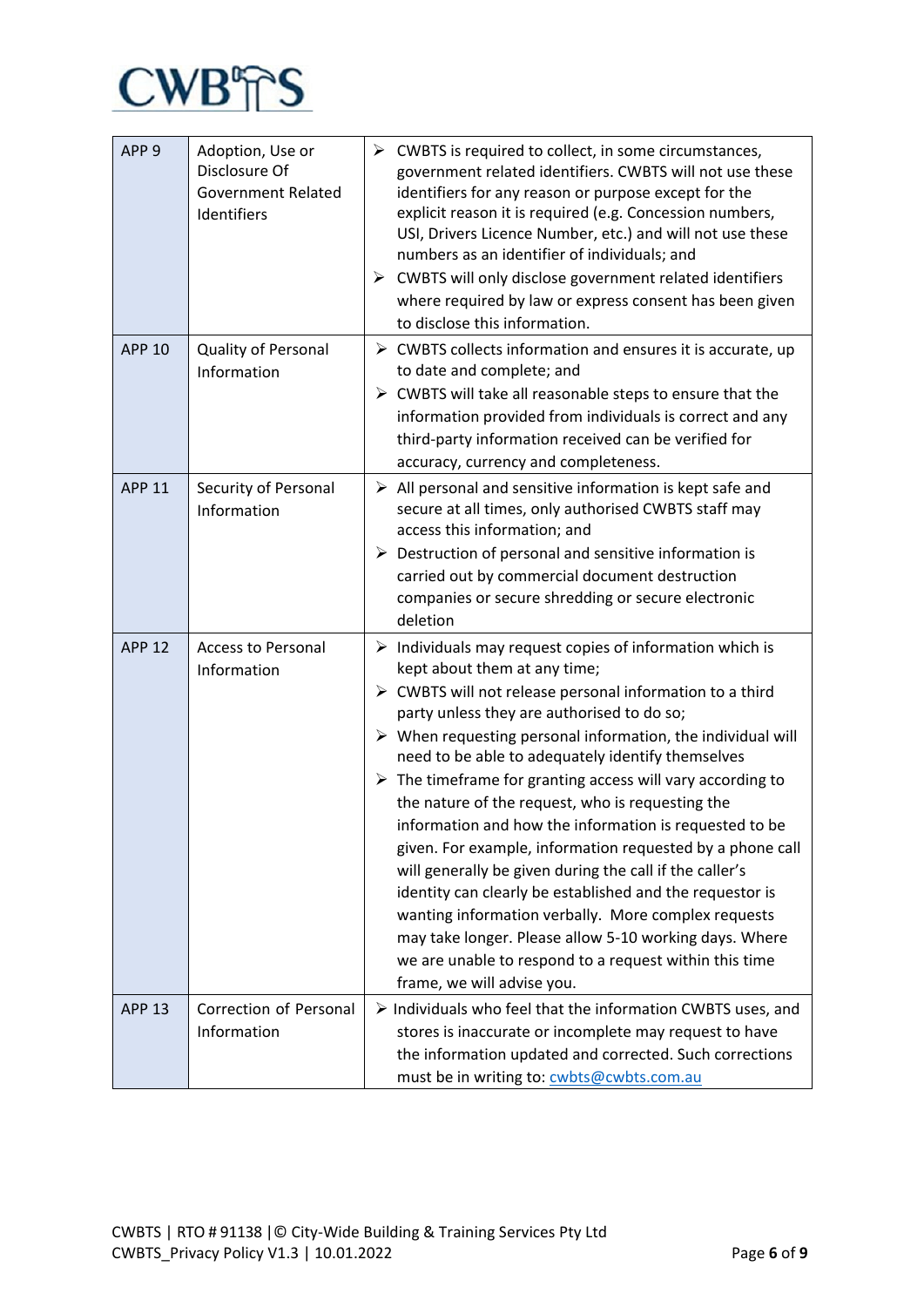

### Responsible Parties and Review Information

#### Privacy Compliance Training

All CWBTS staff must undertake privacy training:

- 1. Upon commencement of employment at CWBTS, and
- 2. When directed.

As CWBTS is a member of the UP Education group, the HR department may direct all staff within the group to undertake general privacy training. This is at the discretion of the HR department.

CWBTS will also require staff to undertake privacy training specific to working in an RTO and to their role and the type of Student information to which they are privy.

The following table outlines the broad kinds of privacy training that is undertaken by CWBTS staff:

| <b>Training Type</b>     | <b>Topics Covered</b>                | <b>Delivery Method</b>             |
|--------------------------|--------------------------------------|------------------------------------|
| Induction /              | An overview of:                      | Online webinar via the             |
| <b>Refresher Privacy</b> | <b>Australian Privacy Principles</b> | Personal Learner Management        |
| <b>Training directed</b> | (APP)                                | System                             |
| by HR Department         | Australian Privacy Act 1988<br>٠     |                                    |
|                          |                                      | May also be delivered face-to-face |
|                          |                                      | by:                                |
|                          |                                      | — HR Staff                         |
|                          |                                      |                                    |
|                          |                                      | - Legal Staff                      |
|                          |                                      | - External privacy experts         |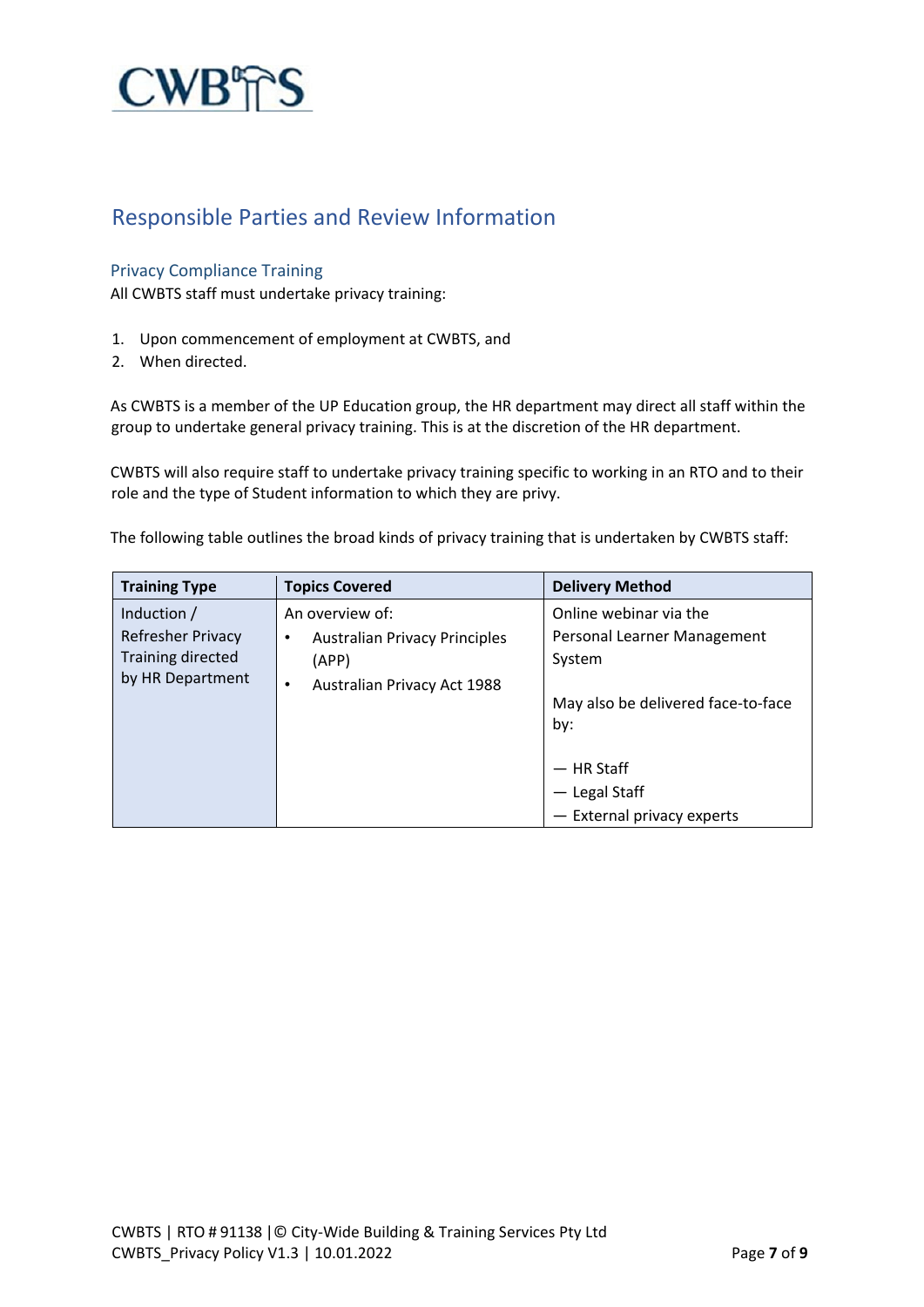

| <b>Dedicated Privacy</b><br>Training specific to<br><b>CWBTS</b>        | Privacy training will generally cover<br>the following topics:<br><b>Australian Privacy Principles</b><br>$\bullet$<br>(APP)<br>Australian Privacy Act 1988 -<br>$\bullet$<br>Overview<br>How privacy standards apply to<br>$\bullet$<br>RTOs and individual roles<br>Relevant CWBTS forms, privacy<br>$\bullet$<br>declarations and consent forms                                                                                                                                                                                                                                                                      | This training is role specific and will<br>vary according to the needs of the<br>role the staff member is<br>undertaking.<br>This training may be delivered by<br>a live online webinar accessed<br>through live webinar technology, a<br>recorded webinar accessed<br>through the CWBTS Learner<br>Management System, or face-to<br>face.<br>Live sessions may be delivered by:<br>- A member of the Compliance<br>Team<br>- The staff member's Team<br>Leader or Manager                                                                                                                |
|-------------------------------------------------------------------------|-------------------------------------------------------------------------------------------------------------------------------------------------------------------------------------------------------------------------------------------------------------------------------------------------------------------------------------------------------------------------------------------------------------------------------------------------------------------------------------------------------------------------------------------------------------------------------------------------------------------------|-------------------------------------------------------------------------------------------------------------------------------------------------------------------------------------------------------------------------------------------------------------------------------------------------------------------------------------------------------------------------------------------------------------------------------------------------------------------------------------------------------------------------------------------------------------------------------------------|
|                                                                         |                                                                                                                                                                                                                                                                                                                                                                                                                                                                                                                                                                                                                         |                                                                                                                                                                                                                                                                                                                                                                                                                                                                                                                                                                                           |
| <b>Embedded within</b><br>other professional<br>development<br>training | Professional development topics<br>which may involve specific<br>processes and procedures that<br>relate to privacy concerns.<br>Examples of these may include,<br>but are not limited to:<br>Complaints handling and<br>1.<br>recording training<br>Training / information<br>2.<br>sessions on Standards for<br><b>Registered Training</b><br>Organisations relating to<br>Student and employer data<br>Training on funding contracts<br>3.<br>Training on enrolment<br>4.<br>processes<br>Training on archiving<br>5.<br>processes<br>Training on databases which<br>6.<br>contain Student and / or<br>employer data | This training is role specific and<br>will vary according to the needs of<br>the role the staff member is<br>undertaking.<br>This training may be delivered by<br>a live online webinar accessed<br>through live webinar technology, a<br>recorded webinar accessed<br>through the CWBTS Learner<br>Management System, or face-to<br>face.<br>Live sessions may be delivered by:<br>- A member of the Compliance<br>Team<br>The staff member's<br>Team<br>Leader or Manager<br>- Another Team Leader, Manager<br>or Senior Staff member as<br>applicable to the topic being<br>delivered. |